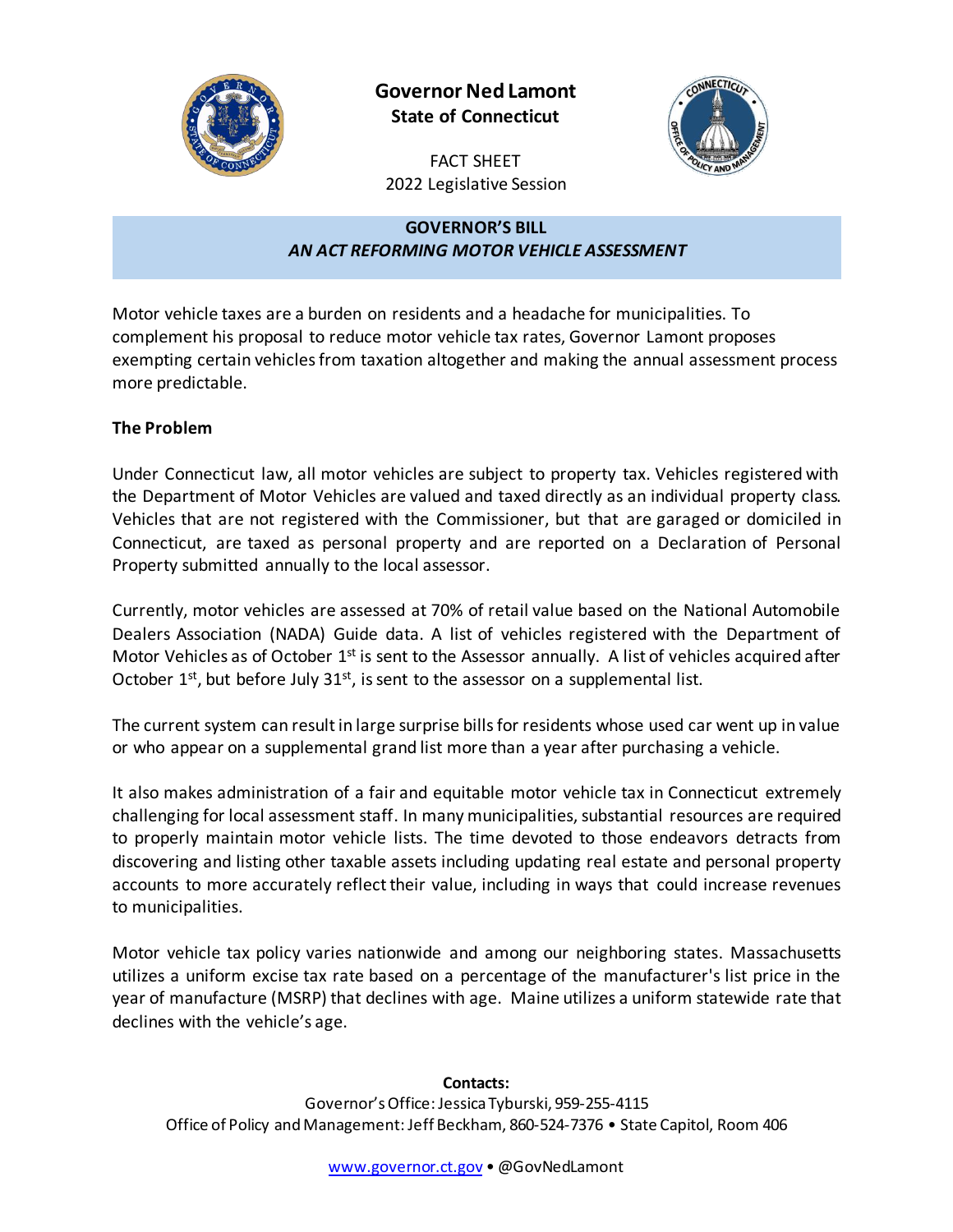## **Governor Lamont's Solution**

Governor Lamont proposes exempting certain vehicles from taxation altogether and replacing Connecticut's current assessment process with an assessment based on vehicle's MSRP and age, also known as a depreciation schedule. His proposal reduces the regressivity of the motor vehicle tax, substantially increasestransparency for taxpayers, and significantly increases efficiencies for municipalities.

Specifically, the governor's proposal:

- **Changes the valuation methodology for motor vehicles from average retail value to manufacturer's suggested retail price (MSRP) with a 20-year deprecation schedule**
	- $\circ$  Motor vehicles would be valued using a depreciation schedule that is applied to the MSRP. The motor vehicle will be valued by the assessor only once when it first appears on the Grand List, based on its MSRP, and then depreciated annually.
	- $\circ$  Eliminates market fluctuations that are inherent in the current system as NADA reflects current retail prices. As was evident during the global pandemic, the current system could lead to increases in value.
- **Exempts snowmobiles, all-terrain vehicles, and residential trailers from taxation**
	- o Given the minimal assessments for these types of property, the amount of revenue generated is offset by the time and effort it takes to locate and establish values. Spotty reporting also results in significant inequalities. The exemption will not only provide relief and benefit to taxpayers but will also provide significant time savings for assessment staff.
- **Moves commercial vehicles/trailers to the annual declaration of personal property to reach a more equitable and accurate valuation** 
	- $\circ$  Commercial vehicles (including non-passenger vehicles, construction equipment and the like) will be moved from the Motor Vehicle Grand List and added to the business's existing Personal Property Declaration. Business owners are already required to file the Declaration annually with the Assessor.
	- $\circ$  Declarations will allow owners to identify the cost of and list any additions to these commercial vehicles and therefore allow assessors to more accurately value the vehicles. Additional revenue may be realized as a result of this increased accuracy all while reinforcing a property tax system that is fair and equitable.
- **Restructures the supplemental motor vehicle grand list from an annual endeavor to a monthly reporting**
	- $\circ$  In the current system, a supplemental motor vehicle bill is generated anywhere from six to 15 months after the vehicle is initial registered. The current practice is problematic for taxpayers as well as for municipal Assessors and Tax Collectors. Monthly supplemental vehicle registration lists from the Department of Motor